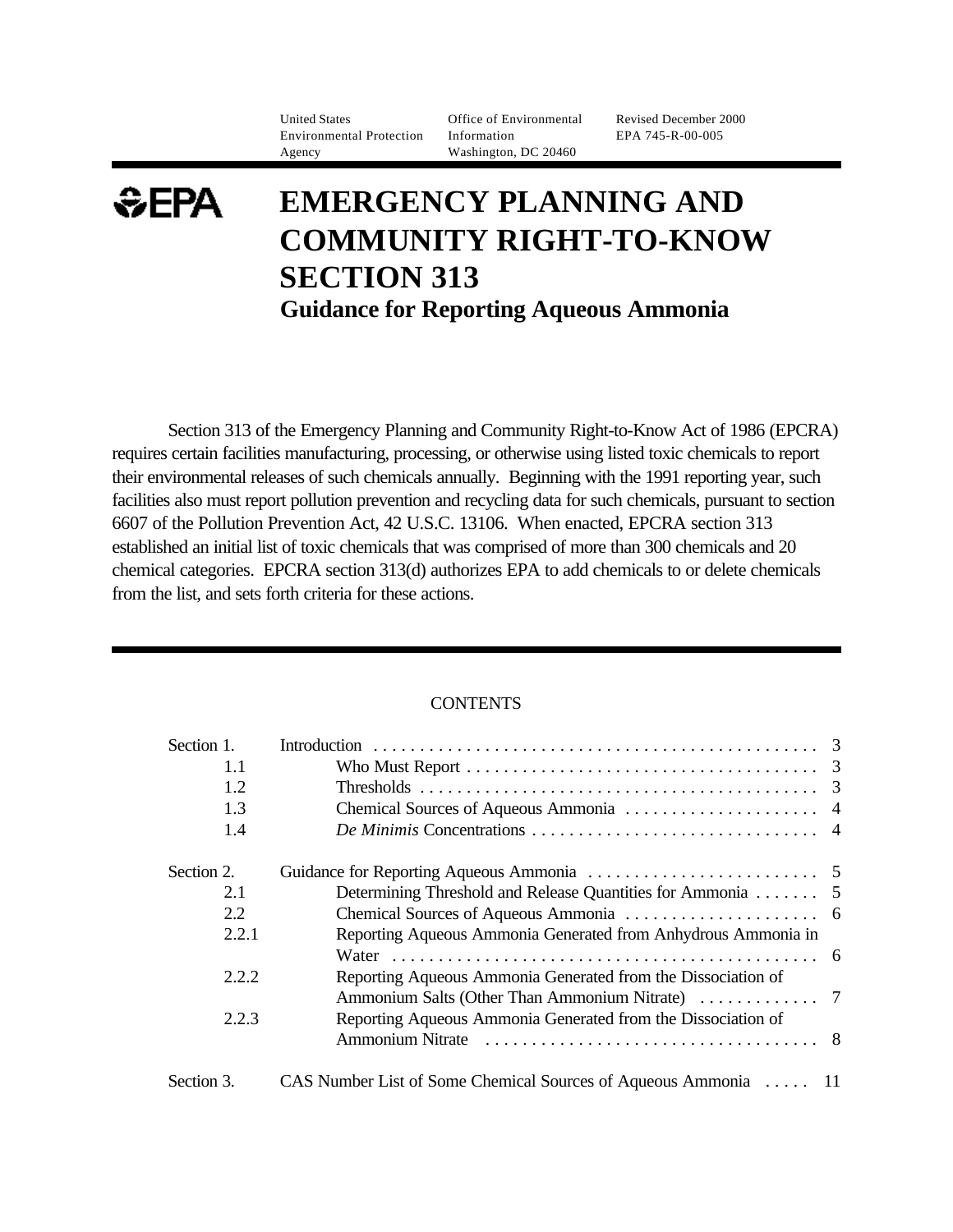# FOREWORD

This document is an updated version of the previous document, EPA 745-R-95-012. This version has the following updates:

- Under Section 1.4. *de minimis* concentrations on page 4, the second sentence is modified to clarify *de minimis* concentration for aqueous ammonia; and
- References to *List of Toxic Chemicals within the Water Dissociable Nitrate Compounds Category and Guidance for Reporting* (EPA #745-R-00-006, Revised December, 2000) are added in the last sentence on page 8, in the example 6 on page 9, and in the example 7 on page 10.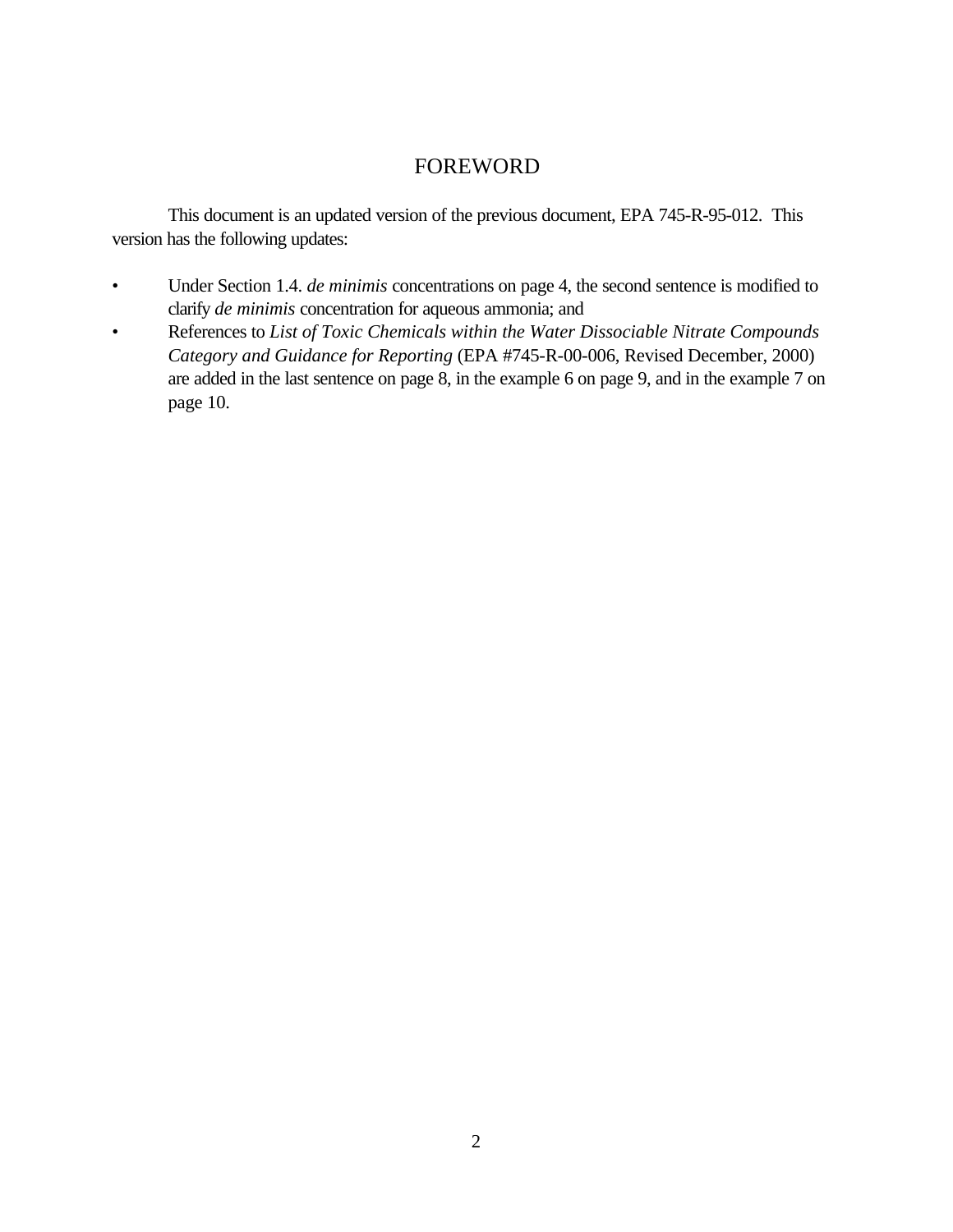#### **Section 1. Introduction**

On June 30, 1995 EPA finalized four actions in response to a petition received in 1989 to delete ammonium sulfate (solution) from the list of toxic chemicals subject to reporting under section 313 of the Emergency Planning and Community Right-to-Know Act of 1986 (EPCRA), 42 U.S.C. 11001. The four actions taken are summarized as follows: (1) deleted ammonium sulfate (solution) from the EPCRA section 313 list of toxic chemicals, (2) required that threshold and release determinations for aqueous ammonia be based on 10 percent of the total aqueous ammonia present in aqueous solutions of ammonia, (3) modified the ammonia listing by adding the following qualifier: ammonia (includes anhydrous ammonia and aqueous ammonia from water dissociable ammonium salts and other sources; 10 percent of total aqueous ammonia is reportable under this listing), and (4) deleted ammonium nitrate (solution) as a separately listed chemical on the EPCRA section 313 list of toxic chemicals. All actions are effective for the 1994 reporting year for reports due July 1, 1995, with the exception of the deletion of ammonium nitrate (solution) as a separately listed chemical, which is effective for the 1995 reporting year for reports due July 1, 1996. At the time that these actions were finalized, EPA indicated that the Agency would develop, as appropriate, interpretations and guidance that the Agency determines are necessary to facilitate accurate reporting for aqueous ammonia. This document constitutes such guidance for reporting under the ammonia listing.

#### **Section 1.1 Who Must Report**

A facility is subject to the provisions of EPCRA section 313, if it meets all three of the following criteria:

- C It is included in Standard Industrial Classification (SIC) Code 10 (except SIC Codes 1011, 1081, and 1094); SIC Code 12 (except SIC Code 1241); SIC Codes 20 through 39; SIC Code 4911 (limited to facilities that combust coal and/or oil for the purpose of generating power for distribution in commerce); SIC Code 4931 (limited to facilities that combust coal and/or oil for the purpose of generating power for distribution in commerce); SIC Code 4939 (limited to facilities that combust coal and/or oil for the purpose of generating power for distribution in commerce); SIC Code 4953 (limited to facilities regulated under the Resource Conservation and Recovery Act, Subtitle C, 42 U.S.C. Section 6921 *et seq.*); SIC Code 5169; SIC Code 5171; and SIC Code 7389 (limited to facilities primarily engaged in solvent recovery services on a contract or fee basis); and
- C It has 10 or more full-time employees (or the equivalent 20,000 hours per year); and
- C It manufactures, imports, processes, or otherwise uses any of the toxic chemicals listed on the EPCRA section 313 list in amounts greater than the "threshold" quantities specified in Section 1.2.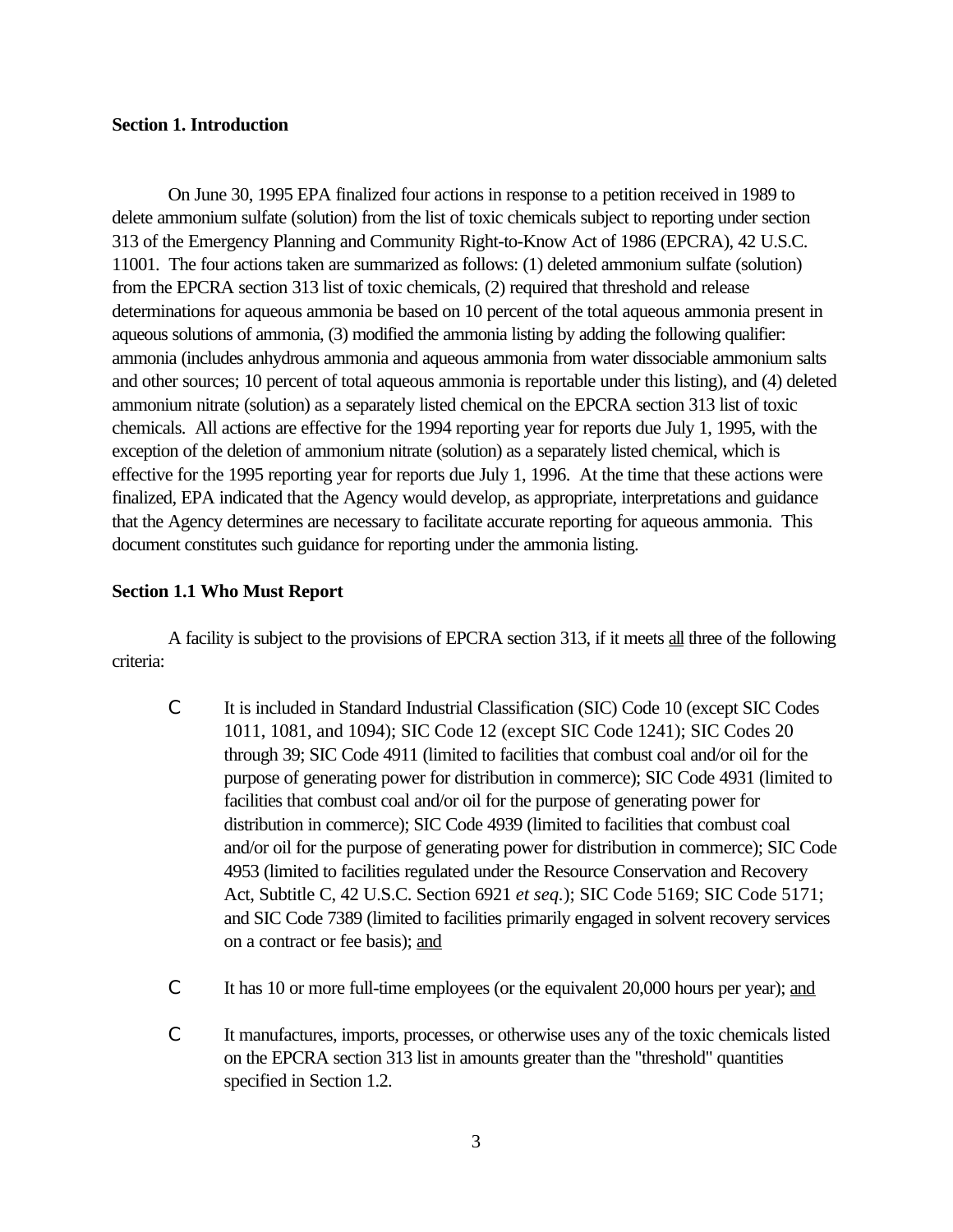#### **Section 1.2 Thresholds**

Thresholds are specified amounts of toxic chemicals used during the calendar year that trigger reporting requirements.

If a facility *manufactures* or *imports* any of the listed toxic chemicals, the threshold quantity will be:

! 25,000 pounds per toxic chemical or category during the calendar year.

If a facility *processes* any of the listed toxic chemicals, the threshold quantity will be:

C 25,000 pounds per toxic chemical or category during the calendar year.

If a facility *otherwise uses* any of the listed toxic chemicals (without incorporating it into any product or producing it at the facility), the threshold quantity is:

C 10,000 pounds per toxic chemical or category during the calendar year.

## **Section 1.3 Chemical Sources of Aqueous Ammonia**

If a facility manufactures, processes, or otherwise uses anhydrous ammonia or aqueous ammonia, they must report under the ammonia listing. EPA is providing a table of Chemical Abstract Service (CAS) numbers and chemical names to aid the regulated community in determining whether they need to report under the ammonia listing for aqueous ammonia. This table includes a list of water dissociable ammonium salts which, when placed in water, are a source of aqueous ammonia. The table contains only commonly used ammonium salts and therefore is not exhaustive. If a facility manufactures, processes, or otherwise uses aqueous ammonia, regardless of its source, it must report under the ammonia listing, even if the source of the aqueous ammonia is not listed in the table provided in this document.

#### **Section 1.4** *De Minimis* **Concentrations**

The ammonia listing is subject to the one percent *de minimis* concentration. Thus, mixtures containing total aqueous ammonia at concentrations equal to or in excess of *one percent* should be factored into threshold and release determinations.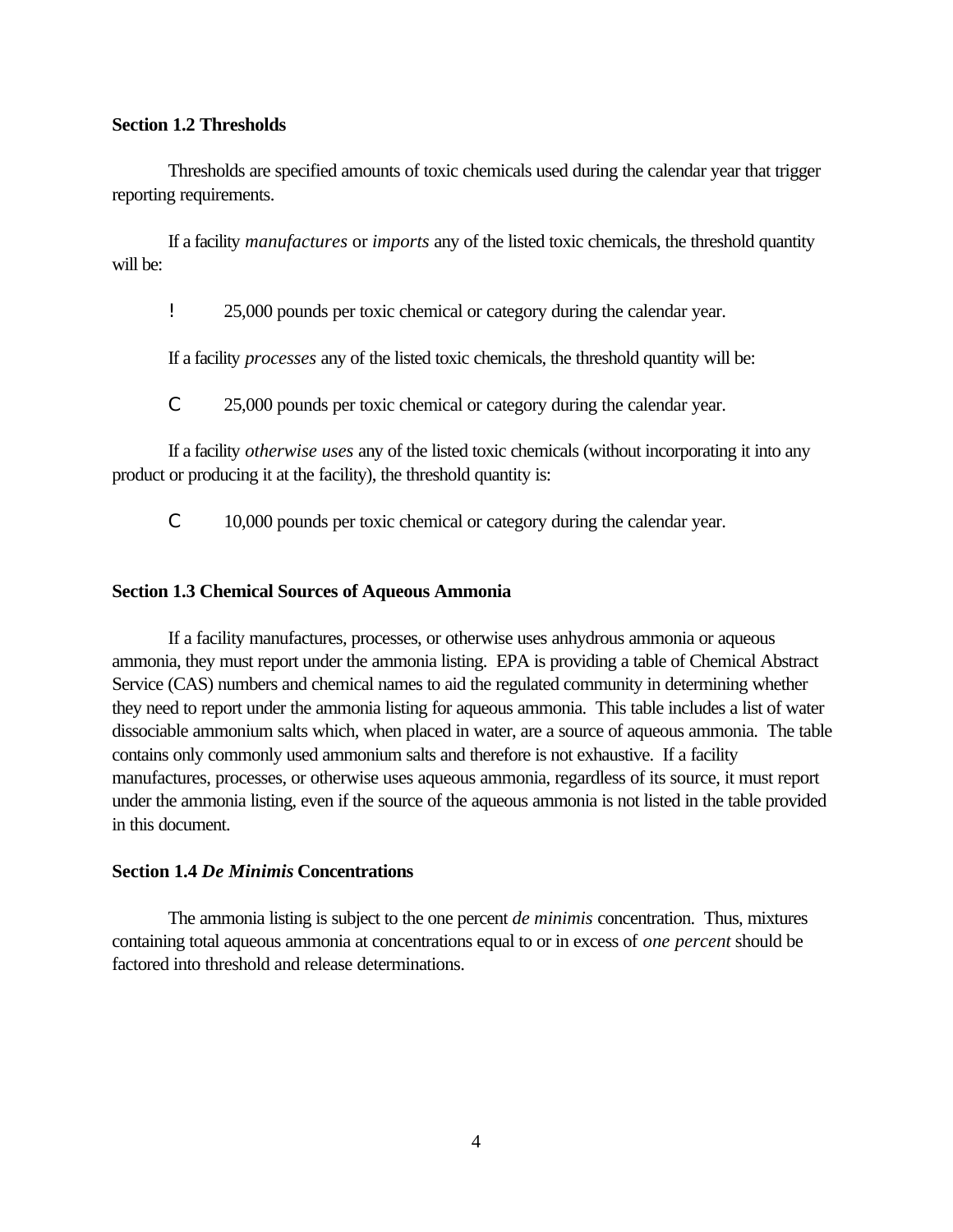#### **Section 2. Guidance for Reporting Aqueous Ammonia**

Note: for the purposes of reporting under the ammonia listing for aqueous ammonia, water dissociable ammonium salts means that the ammonium ion dissociates from its counterion when in solution.

#### **Section 2.1 Determining Threshold and Release Quantities for Ammonia**

If a facility manufactures, processes, or otherwise uses *anhydrous ammonia*, the quantity applied towards threshold determinations for the ammonia listing is the total quantity of the anhydrous ammonia manufactured, processed, or otherwise used. The quantity reported when calculating the amount of ammonia that is released, transferred, or otherwise managed is the total quantity of *anhydrous ammonia* released or transferred.

If the facility manufactures, processes, or otherwise uses *anhydrous ammonia* in quantities that exceed the appropriate threshold and subsequently dissolves some or all of the *anhydrous ammonia* in *water*, then the following applies: 1) threshold determinations are based on 100 percent of the *anhydrous ammonia*; 2) release, transfer, and other waste management quantities for the *aqueous ammonia* are calculated as 10 percent of total ammonia; and 3) release, transfer, and other waste management quantities for the *anhydrous ammonia* are calculated as 100 percent of the *anhydrous ammonia*.

If a facility manufactures, processes, or otherwise uses *aqueous ammonia*, the quantity applied toward threshold determinations for the ammonia listing is 10 percent of the total quantity of the *aqueous ammonia* manufactured, processed, or otherwise used. The quantity reported when calculating the amount of ammonia that is released, transferred, or otherwise managed is 10 percent of the total quantity of *aqueous ammonia* released or transferred.

If a facility dissolves a water dissociable ammonium salt in water that facility has manufactured *aqueous ammonia* and 10 percent of the total *aqueous ammonia* manufactured from these salts is to be included in manufacturing threshold determinations under the ammonia listing.

If *aqueous ammonia* from water dissociable ammonium salts is processed or otherwise used, then 10 percent of the total *aqueous ammonia* is to be included in all processing and otherwise use threshold determinations under the ammonia listing.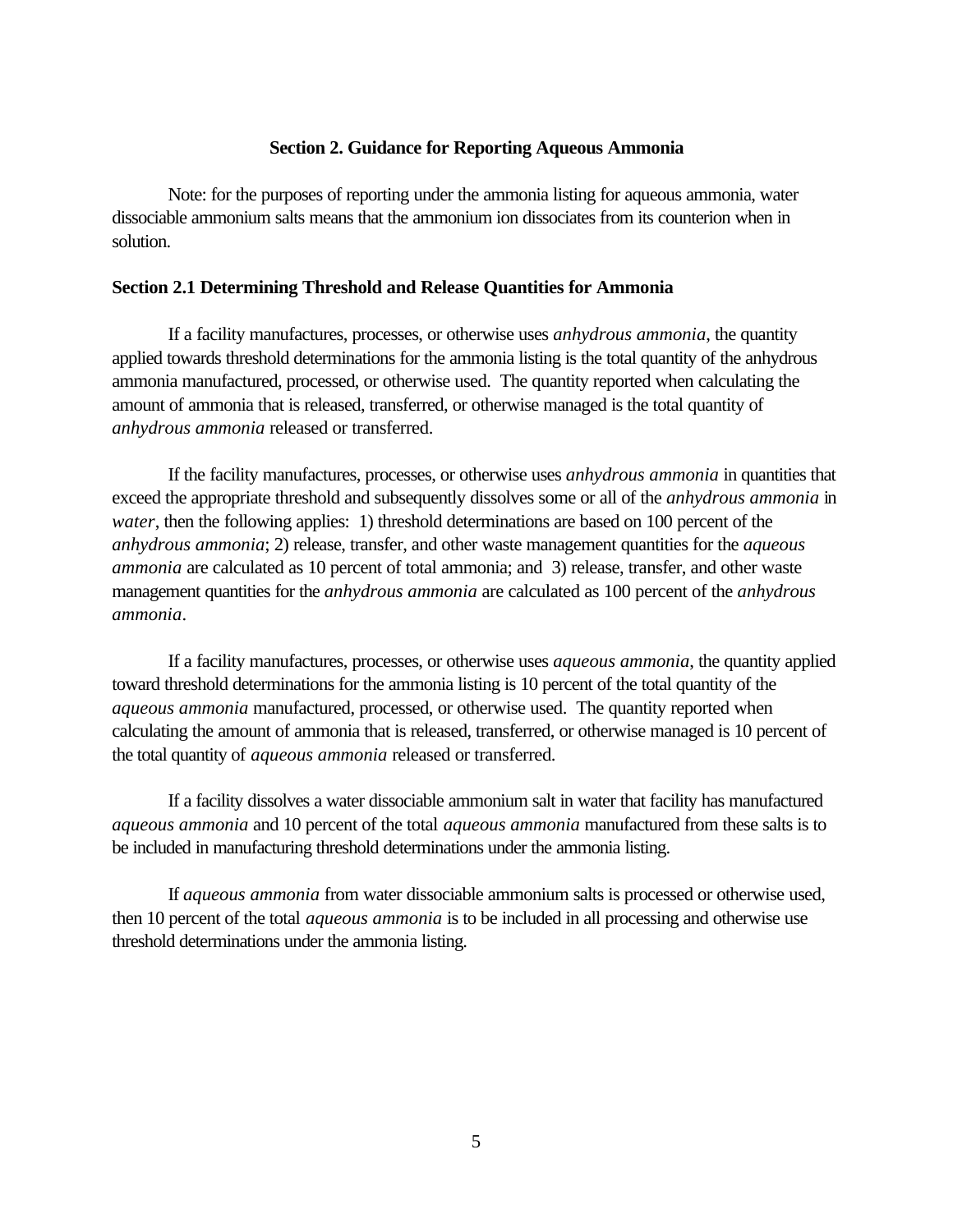Example 1: In a calendar year, a facility places 25,000 lbs of anhydrous ammonia in water for processing and processes 25,000 lbs of aqueous ammonia from an ammonium salt. The facility must include all of the 25,000 lbs of anhydrous ammonia in the determination of the processing threshold, but only 10 percent (or 2,500 lbs) of the aqueous ammonia from the ammonium salt in the processing threshold determination.

Total aqueous ammonia is the sum of the two forms of ammonia (un-ionized, NH<sub>3</sub>, and ionized, NH<sup>4</sup> + ) present in aqueous solutions. A precise calculation of the weight of total aqueous ammonia would require determining the ratio of the two forms of ammonia present using the pH and temperature of the solution. The weight of total aqueous ammonia can be more easily calculated by assuming that aqueous ammonia is comprised entirely of the  $NH<sub>4</sub>$ <sup>+</sup> form or the NH<sub>3</sub> form. For the purpose of determining threshold and release quantities under EPCRA section 313, EPA recommends that total aqueous ammonia be calculated in terms of NH<sub>3</sub> equivalents (i.e., for determining weights, assume total ammonia is comprised entirely of the  $NH<sub>3</sub>$  form). This method is simpler than using pH and temperature data to determine the ratio of the two forms present and is consistent with the presentation of total ammonia toxicity in a separate EPA document, *Ambient Water Quality Criteria for Ammonia* (EPA document #440/5-85-001, January 1985).

#### **Section 2.2 Chemical Sources of Aqueous Ammonia**

Aqueous ammonia may be generated in solution from a variety of sources that include the release of anhydrous ammonia to water and the dissociation of ammonium salts in water. Water dissociable ammonium salts are not reportable in their entirety under the ammonia listing; these salts are reportable to the extent that they dissociate in water, and only 10 percent of the total aqueous ammonia that results when these salts dissociate is reportable. If these salts are not placed in water, they are not reportable.

If ammonium salts are purchased neat or as solids by a facility, then placed in water by that facility, the facility is *manufacturing* aqueous ammonia.

#### **Section 2.2.1 Reporting Aqueous Ammonia Generated from Anhydrous Ammonia in Water**

If the source of aqueous ammonia is anhydrous ammonia in water, total aqueous ammonia (calculated in terms of NH<sub>3</sub> equivalents) is equal to the quantity of anhydrous ammonia manufactured, processed, or otherwise used. A hypothetical scenario demonstrating the calculations involved in reporting aqueous ammonia generated from anhydrous ammonia in water is given in Example 2.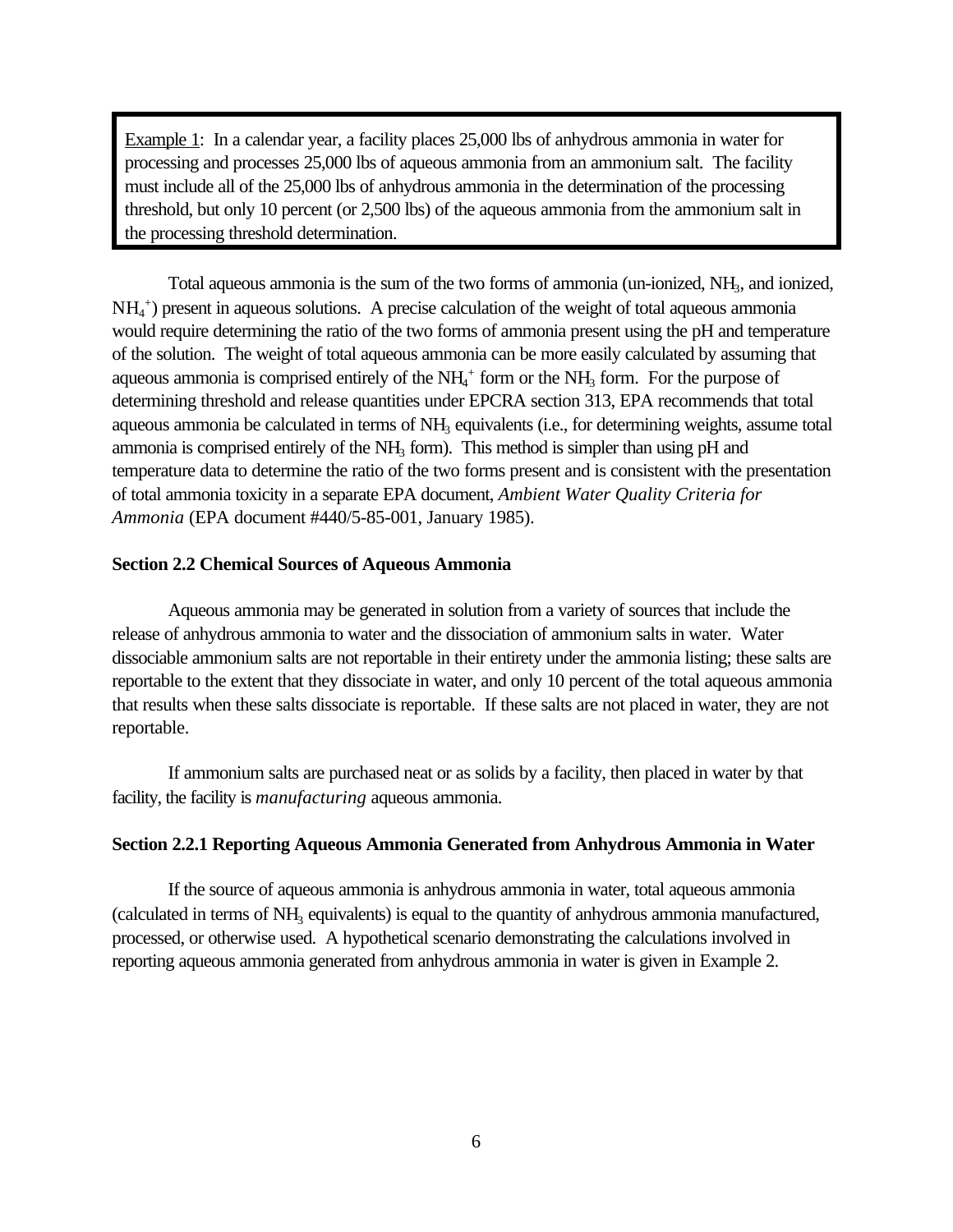Example 2: In a calendar year, a facility uses 30,000 pounds of anhydrous ammonia to neutralize acids in a waste water stream. The neutralized waste stream (containing aqueous ammonia from dissociated ammonium salts) is then transferred to a POTW. The quantity to be applied toward threshold determinations is the total quantity of anhydrous ammonia used in the waste stream neutralization, or 30,000 pounds. The quantity of ammonia reported as transferred is 10 percent of the total quantity of aqueous ammonia transferred, or 3,000 pounds.

# **Section 2.2.2 Reporting Aqueous Ammonia Generated from the Dissociation of Ammonium Salts (Other Than Ammonium Nitrate)**

If the source of aqueous ammonia is the dissociation of ammonium salts in water, total aqueous ammonia (calculated in terms of  $NH<sub>3</sub>$  equivalents) is calculated from the weight percent (wt%) of the  $NH<sub>3</sub>$  equivalents of the ammonium salt. The NH<sub>3</sub> equivalent wt% of an ammonium salt is calculated using the following equation:

 $NH<sub>3</sub>$  equivalent wt% = (NH<sub>3</sub> equivalent weight)/(MW ammonium salt) x 100.

If the source of aqueous ammonia is a monovalent compound (such as ammonium chloride, NH4Cl, ammonium nitrate,  $NH_4NO_3$ , or ammonium bicarbonate,  $NH_4HCO_3$ ), the  $NH_3$  equivalent weight is equal to the MW of NH<sub>3</sub> (17.03 kg/kmol). If divalent compounds are involved (such as ammonium carbonate,  $(NH_4)_2CO_3$ ), then the NH<sub>3</sub> equivalent weight is equal to the MW of NH<sub>3</sub> multiplied by two. Similarly, if trivalent compounds are involved, then the NH<sub>3</sub> equivalent weight is equal to the MW of  $NH<sub>3</sub>$  multiplied by three.

Example 3:

The  $NH<sub>3</sub>$  equivalent wt% of ammonium chloride is calculated as follows:

 $NH<sub>3</sub>$  equivalent wt% = (NH<sub>3</sub> equivalent weight)/(MW ammonium chloride) x 100 NH<sub>3</sub> equivalent wt% =  $(17.03)/(53.49)$  x 100  $NH<sub>3</sub>$  equivalent wt% = 31.84%.

The  $NH<sub>3</sub>$  equivalent wt% of ammonium carbonate is calculated as follows:

NH<sub>3</sub> equivalent wt% = 2 x (NH<sub>3</sub> equivalent weight)/(MW ammonium carbonate) x 100 NH<sub>3</sub> equivalent wt% = 2 x (17.03)/(96.09) x 100  $NH<sub>3</sub>$  equivalent wt% = 35.45%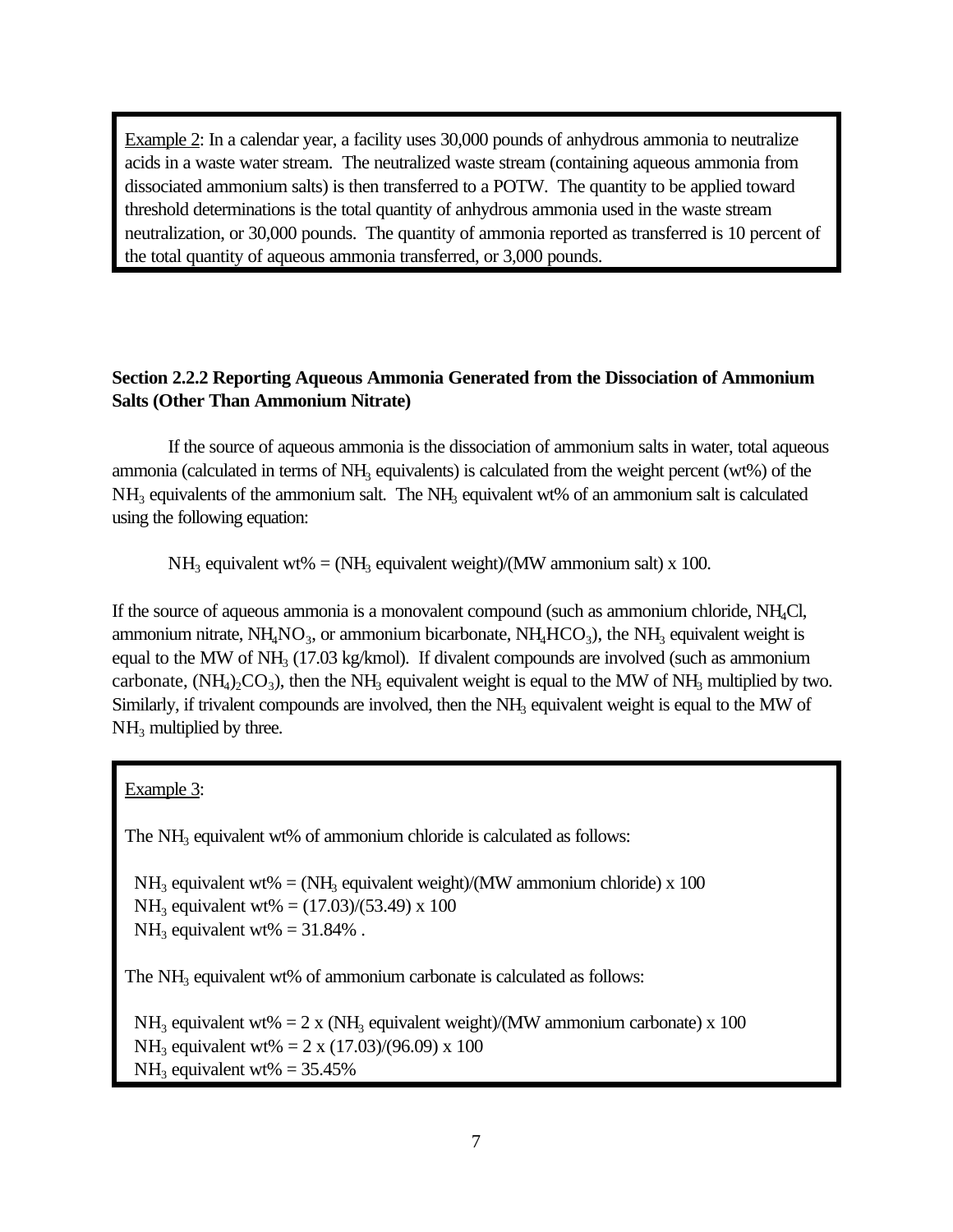To aid the regulated community in reporting under the ammonia listing for aqueous ammonia, the table of chemical sources of aqueous ammonium provided in Section 3 of this document includes, in addition to CAS number, chemical name, and molecular weight, the NH<sub>3</sub> equivalent wt% of the commonly used, water dissociable ammonium salts listed in Table 1.

Example 4: In a calendar year, a facility uses 100,000 pounds of ammonium chloride, NH4Cl, *in aqueous solution* which is released to waste water streams, then transferred to a POTW. The NH<sub>3</sub> equivalent wt% of ammonium chloride is 31.84% (taken from Table 1 in section 3 below or calculated as in Example 3 above). The total quantity of aqueous ammonia present in solution is 31.84% of the 100,000 pounds of ammonia chloride used, or 31,840 pounds. The quantity applied towards threshold determinations for the ammonia listing is 10 percent of the total quantity of aqueous ammonia present in solution, or 3,184 pounds. The quantity of ammonia reported as released or transferred is 10 percent of the total quantity of aqueous ammonia released or transferred, or 3,184 pounds.

Example 5: In a calendar year, a facility uses 500,000 pounds of ammonium carbonate,  $(NH<sub>4</sub>)<sub>2</sub>CO<sub>3</sub>$ , and 400,000 pounds of ammonium bicarbonate,  $NH<sub>4</sub>HCO<sub>3</sub>$ , in aqueous solution which is released to waste water streams, then transferred to a POTW. The  $NH<sub>3</sub>$  equivalent wt% of ammonium carbonate is  $35.45\%$ , and the NH<sub>3</sub> equivalent wt% of ammonium bicarbonate is 21.54% (taken from Table 1 in Section 3 below or calculated as in Example 3 above). The quantity of aqueous ammonia present in solution from ammonium carbonate is 35.45% of the 500,000 pounds of ammonia carbonate used, or 177,250 pounds. The quantity of aqueous ammonia present in solution from ammonium bicarbonate is 21.54% of the 400,000 pounds of ammonia bicarbonate used, or 86,160 pounds. The total quantity of aqueous ammonia present in solution is 263,410 pounds. The quantity applied towards threshold determinations for the ammonia listing is 10 percent of the total quantity of aqueous ammonia present in solution, or 26,341 pounds. The quantity of ammonia reported as released or transferred is 10 percent of the total quantity of aqueous ammonia released or transferred, or 26,341 pounds.

## **Section 2.2.3 Reporting Aqueous Ammonia Generated from the Dissociation of Ammonium Nitrate**

Some sources of aqueous ammonia may be reportable under other EPCRA section 313 category listings. Ammonium nitrate (solution) is relevant to reporting under the ammonia listing to the extent that 10 percent of the total aqueous ammonia that results when ammonium nitrate dissociates is reported when determining thresholds and calculating releases. However, under the nitrate compounds category listing, ammonium nitrate (and other mixed salts containing ammonium and nitrate) must be reported in its entirety. When reporting ammonium nitrate under this category listing, the total nitrate compound, including both the nitrate ion portion and the ammonium counterion, is included when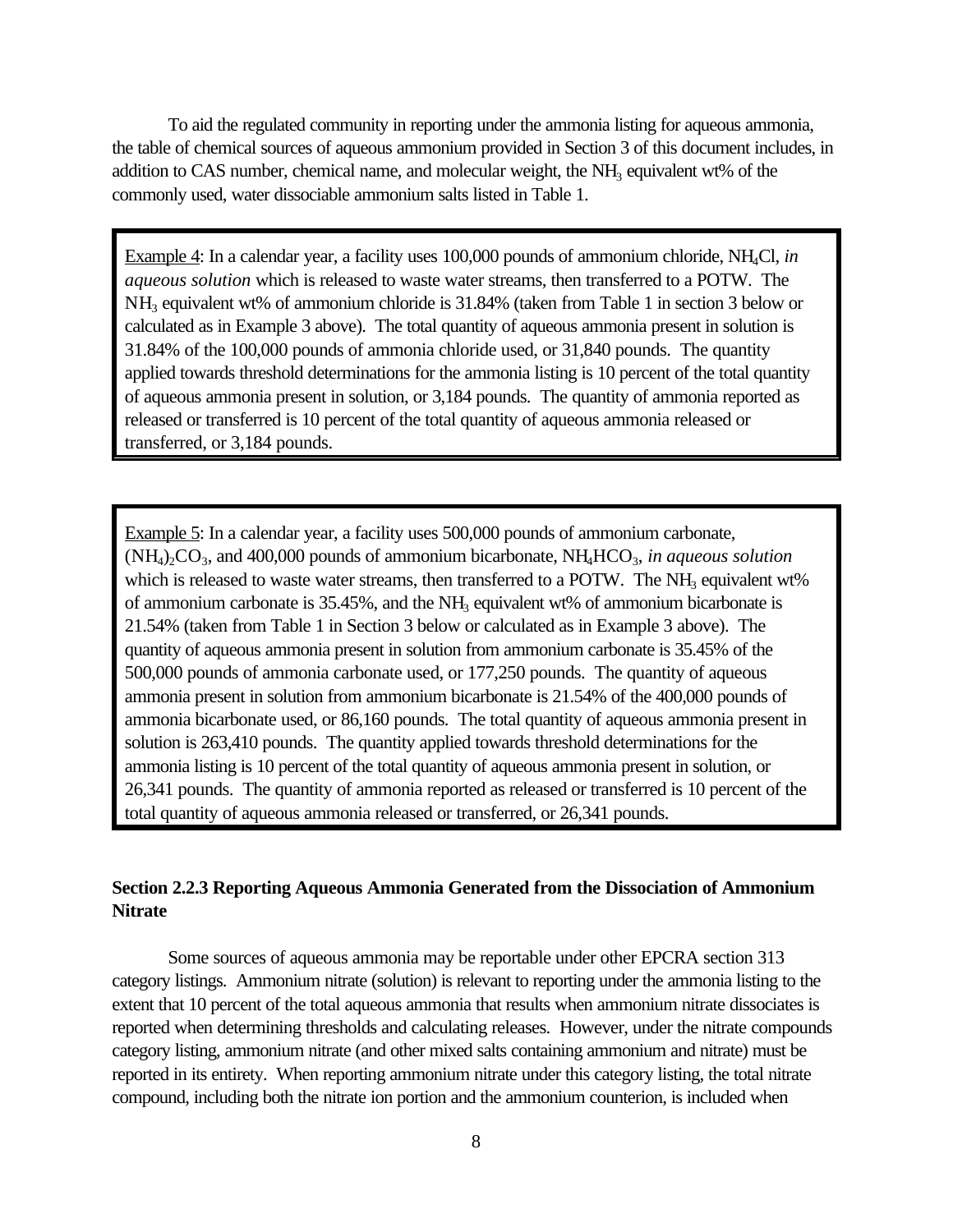determining threshold quantities. However, only the nitrate ion portion is included when determining the amount of ammonium nitrate that is released, transferred, or otherwise managed in wastes. The calculations involved in determining threshold and release quantities for reporting under the nitrate compounds category listing are described in a separate directive, *List of Toxic Chemicals within the Water Dissociable Nitrate Compounds Category and Guidance for Reporting* (EPA #745-R-00- 006, Revised December, 2000). Note: reporting ammonium nitrate under the ammonia listing and the nitrate compounds category listing is effective for the 1995 reporting year for reports due July 1, 1996.

Example 6: In a calendar year, a facility uses 1,250,000 pounds of ammonium nitrate, NH<sub>4</sub>NO<sub>3</sub>, in *aqueous solution* which is released to waste water streams, then transferred to a POTW. The NH<sub>3</sub> equivalent wt% of ammonium nitrate is 21.28% (taken from Table 1 in Section 3 below or calculated as in Example 3 above). The total quantity of aqueous ammonia present in solution is 21.28% of the 1,250,000 pounds of ammonia chloride used, or 266,000 pounds. The quantity applied towards threshold determinations for the ammonia listing is 10 percent of the total quantity of aqueous ammonia present in solution, or 26,600 pounds. The quantity of ammonia reported as released or transferred is 10 percent of the total quantity of aqueous ammonia released or transferred, or 26,600 pounds. For determining thresholds and calculating releases under the nitrate compounds category listing, see the separate directive, *List of Toxic Chemicals within the Water Dissociable Nitrate Compounds Category and Guidance for Reporting* (EPA #745-R-00-006, Revised December, 2000).

Example  $7$ : In a calendar year, a facility transfers  $100,000$  pounds of nitric acid (HNO<sub>3</sub>) to an onsite treatment facility. The nitric acid is neutralized with anhydrous ammonia, and treatment efficiency is 95 percent (the nitrate compound formed as a result of the treatment is ammonium nitrate,  $NH<sub>4</sub>NO<sub>3</sub>$ ). The neutralized waste stream (containing aqueous ammonia from dissociated ammonium nitrate) is then transferred to a POTW. The quantity of nitric acid neutralized is 95 percent of 100,000 pounds or 95,000 pounds. The quantity of nitric acid neutralized is converted first to kilograms then to kilomoles using the following equations:

Kilograms  $HNO<sub>3</sub>$  neutralized = (lbs  $HNO<sub>3</sub>$  neutralized) x (0.4536 kg/lb) Kilomoles  $HNO<sub>3</sub>$  neutralized = (kg  $HNO<sub>3</sub>$ ) ÷ (MW of  $HNO<sub>3</sub>$  in kg/kmol).

Substituting the appropriate values into the above equations yields:

Kilograms  $HNO<sub>3</sub>$  neutralized = 95,000 lbs x 0.4536 kg/lb  $= 43,092 \text{ kg}$ Kilomoles  $HNO<sub>3</sub>$  neutralized = 43,092 kg  $\div$  63.01 kg/kmol  $= 683.9$  kmol.

*(Example 7 is continued below)*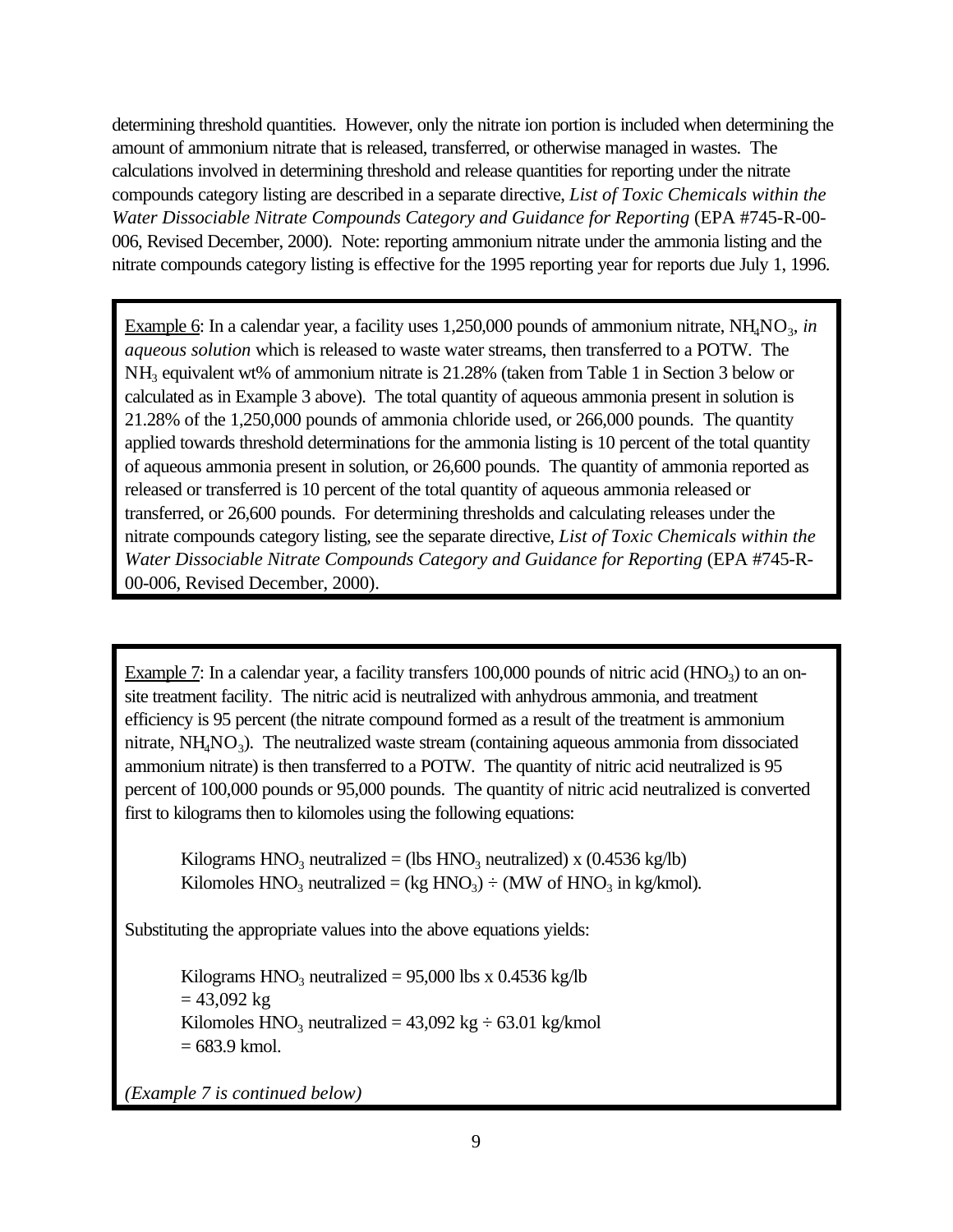# *(Example 7, continued)*

The quantity of anhydrous ammonia used in kilomoles in the acid neutralization and the quantity of ammonium nitrate generated in kilomoles from the neutralization are equal to the quantity of nitric acid neutralized (683.9 kmol). The quantity of anhydrous ammonia used in kilograms and pounds in the acid neutralization is calculated as follows:

Kilograms NH<sub>3</sub> used = (kmol NH<sub>3</sub>) x (MW of NH<sub>3</sub> in kg/kmol). Pounds  $NH_3$  used = (kg  $NH_3$ ) x (2.205 lbs/kg).

Substituting the appropriate values into the above equations yields:

Kilograms NH<sub>3</sub> used =  $(683.9 \text{ kmol}) \times (17.03 \text{ kg/kmol})$ .  $= 11,647$  kmol. Pounds  $NH_3$  used =  $(11,647 \text{ NH}_3)$  x  $(2.205 \text{ lbs/kg})$ .  $= 25,682$  pounds.

The quantity reported applied towards threshold determinations for the ammonia listing is the total quantity of anhydrous ammonia used in the acid neutralization, or 25,682 pounds. The quantity of ammonia reported as released or transferred is 10 percent of the total quantity of aqueous ammonia released or transferred, or 2,568 pounds. For determining thresholds and calculating releases under the nitrate compounds category listing, see the separate directive, *List of Toxic Chemicals within the Water Dissociable Nitrate Compounds Category and Guidance for Reporting* (EPA #745-R-00-006, Revised December, 2000).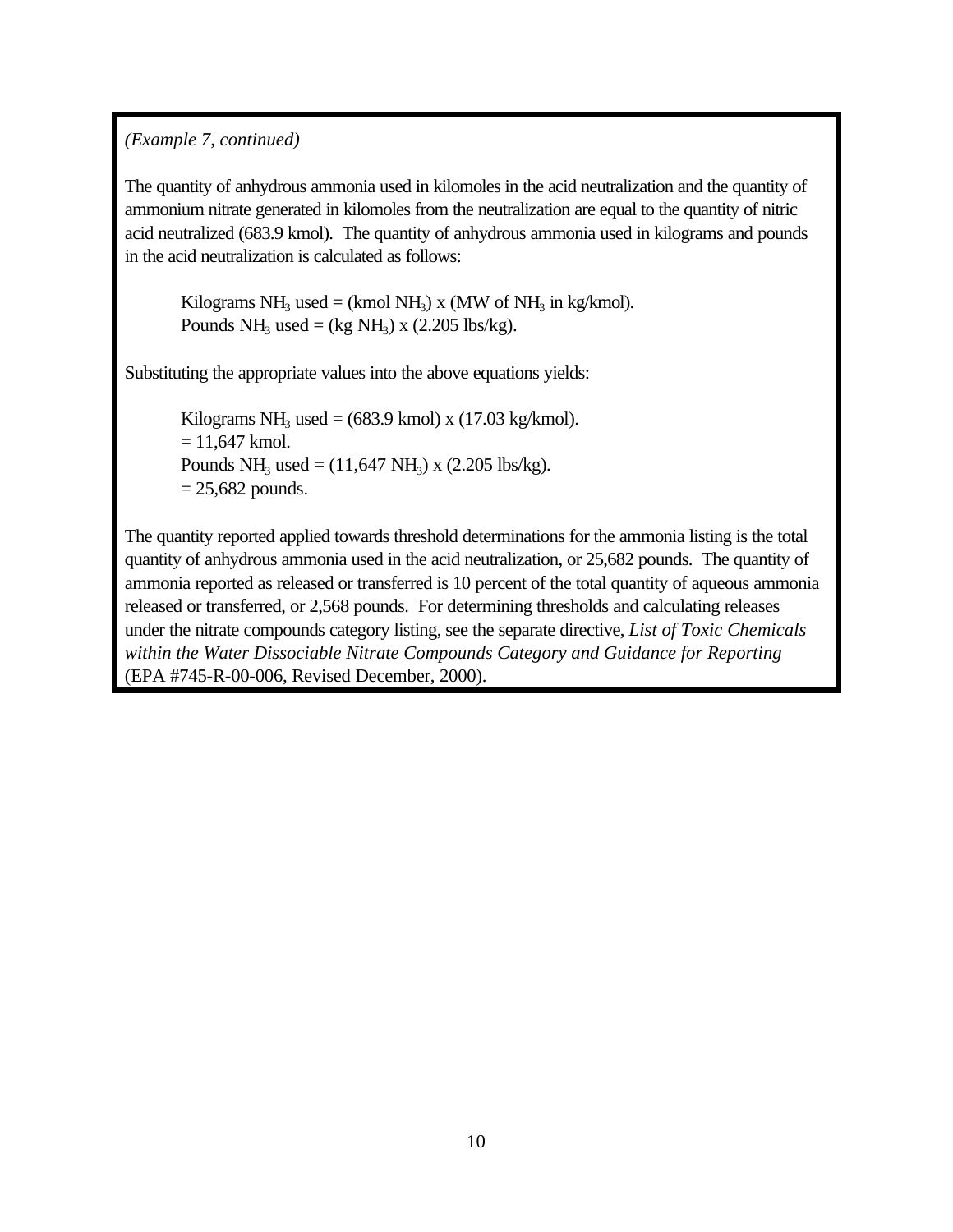## **Section 3. CAS Number List of Some Chemical Sources of Aqueous Ammonia**

EPA is providing the following table of CAS numbers and chemical names to aid the regulated community in determining whether they need to report under the ammonia listing for aqueous ammonia. If a facility manufactures, processes, or otherwise uses, *in aqueous solution*, a chemical which is listed below, they must report 10 percent of the total aqueous ammonia that is the result of the dissociation of this chemical. However, this list is not exhaustive. If a facility manufactures, processes, or otherwise uses, *in aqueous solution*, a water dissociable ammonium compound, they must report 10 percent of the total aqueous ammonia that is the result of the dissociation of the compound, even if the compound does not appear in the following table.

| Table 1. Listing by CAS Number and Molecular Weight of Some Chemical Sources of Aqueous Ammonia                      |                      |                                   |                   |
|----------------------------------------------------------------------------------------------------------------------|----------------------|-----------------------------------|-------------------|
| <b>Chemical Name</b>                                                                                                 | Molecular<br>Weight* | NH <sub>3</sub> Equivalent<br>Wt% | <b>CAS Number</b> |
| Ammonium acetate                                                                                                     | 77.08                | 22.09                             | 631-61-8          |
| Ammonium aluminum sulfate<br>(Ammonium aluminum disulfate)                                                           | 237.14               | 7.181                             | 7784-25-0         |
| Ammonium antimony fluoride<br>(Diammonium pentafluoroantimonate)                                                     | 252.82               | 13.47                             | 32516-50-0        |
| Ammonium arsenate<br>(Ammonium arsenate, hydrogen)<br>(Ammonium arsenate, dihydrogen)                                | 158.97               | 10.71                             | 13462-93-6        |
| Ammonium arsenate<br>(Diammonium arsenate)<br>(Diammonium arsenate, hydrogen)<br>(Diammonium arsenate, monohydrogen) | 176.00               | 19.35                             | 7784-44-3         |
| Ammonium arsenite                                                                                                    | 124.96               | 13.63                             | 13462-94-7        |
| Ammonium azide                                                                                                       | 60.06                | 28.35                             | 12164-94-2        |
| Ammonium benzenesulfonate                                                                                            | 175.20               | 9.720                             | 19402-64-3        |
| Ammonium benzoate                                                                                                    | 139.15               | 12.24                             | 1863-63-4         |
| Ammonium bromate                                                                                                     | 145.94               | 11.67                             | 13843-59-9        |
| Ammonium bromide                                                                                                     | 97.94                | 17.39                             | 12124-97-9        |
| Ammonium cadmium chloride<br>(Ammonium cadmium trichloride)                                                          | 236.81               | 7.191                             | 18532-52-0        |
| Ammonium carbamate                                                                                                   | 78.07                | 21.81                             | 1111-78-0         |
| Ammonium carbonate carbamate                                                                                         | 157.13               | 21.68                             | 8000-73-5         |
| Ammonium carbonate<br>(Diammonium carbonate)                                                                         | 96.09                | 35.45                             | 506-87-6          |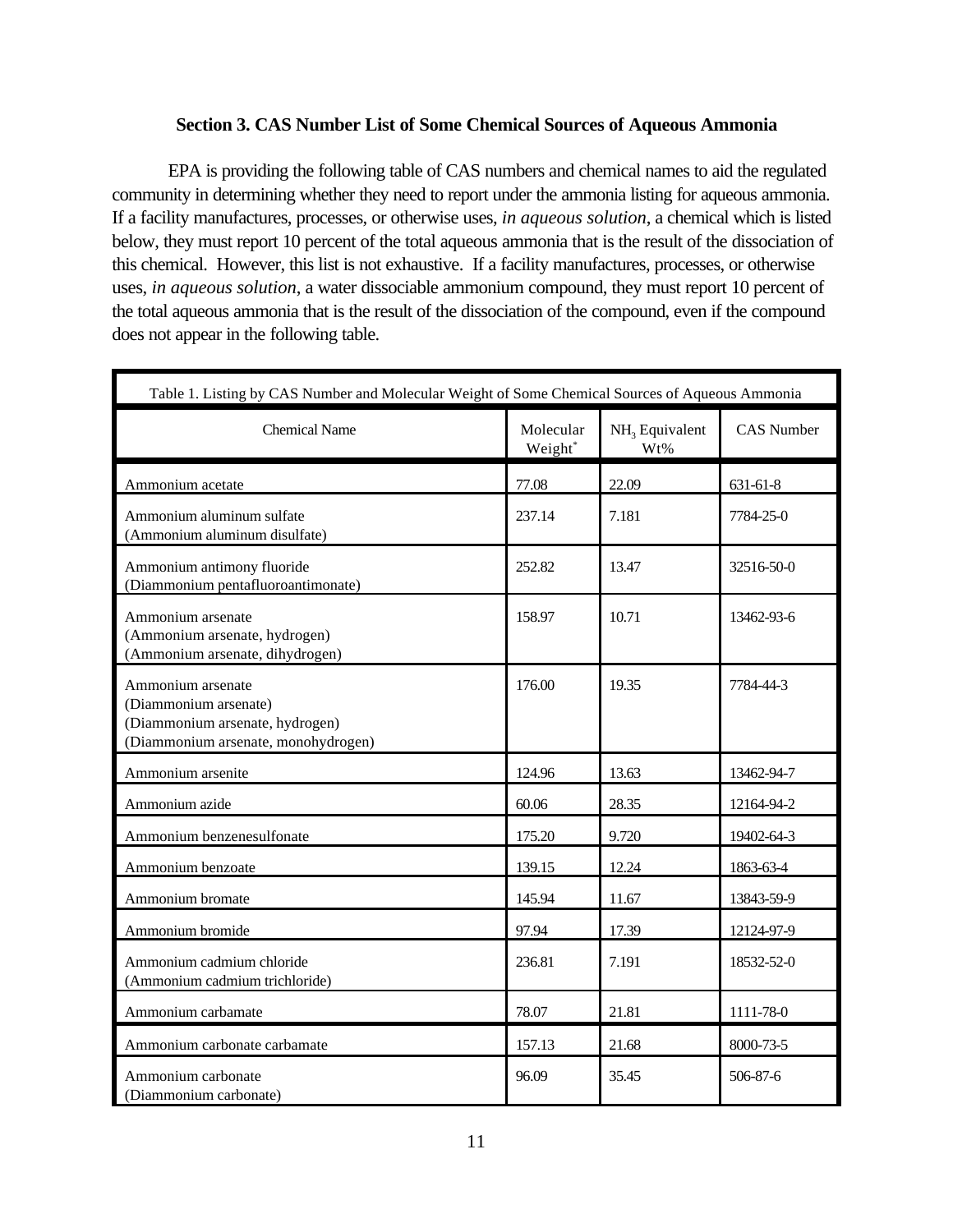| Ammonium carbonate, hydrogen<br>(Ammonium bicarbonate)                                                                                        | 79.06  | 21.54 | 1066-33-7  |
|-----------------------------------------------------------------------------------------------------------------------------------------------|--------|-------|------------|
| Ammonium cerium nitrate<br>(Ammonium hexanitratocerate)<br>(Ammonium hexanitratocerate (IV))<br>(Diammonium cerium hexanitrate)               | 548.23 | 6.213 | 16774-21-3 |
| Ammonium cerous nitrate<br>(Ammonium cerous nitrate, tetrahydrate)                                                                            | 486.22 | 7.005 | 13083-04-0 |
| Ammonium chlorate                                                                                                                             | 101.49 | 16.78 | 10192-29-7 |
| Ammonium perchlorate                                                                                                                          | 117.49 | 14.49 | 7790-98-9  |
| Ammonium chloride                                                                                                                             | 53.49  | 31.84 | 12125-02-9 |
| Ammonium chromate<br>(Ammonium chromate (VI))<br>(Diammonium chromate)                                                                        | 152.07 | 22.40 | 7788-98-9  |
| Ammonium chromate<br>(Ammonium dichromate)<br>(Ammonium dichromate (VI))<br>(Ammonium bichromate)<br>(Diammonium dichromate)                  | 252.06 | 13.51 | 7789-09-5  |
| Ammonium chromium sulfate<br>(Ammonium chromic sulfate)                                                                                       | 265.17 | 6.422 | 13548-43-1 |
| Ammonium citrate<br>(Ammonium citrate, monohydrogen)<br>(Ammonium citrate, dibasic)<br>(Diammonium citrate)<br>(Diammonium citrate, hydrogen) | 226.19 | 15.06 | 3012-65-5  |
| Ammonium citrate<br>(Ammonium citrate, tribasic)<br>(Triammonium citrate)                                                                     | 243.22 | 21.01 | 3458-72-8  |
| Ammonium cobalt sulfate<br>(Ammonium cobaltous sulfate)                                                                                       | 289.14 | 11.78 | 13596-46-8 |
| Ammonium cupric chloride<br>(Ammonium chlorocuprate (II))<br>(Diammonium copper tetrachloride)<br>(Diammonium tetrachlorocuprate)             | 241.43 | 14.11 | 15610-76-1 |
| Ammonium cyanate<br>(Ammonium isocyanate)                                                                                                     | 60.06  | 28.35 | 22981-32-4 |
| Ammonium cyanide                                                                                                                              | 44.06  | 38.65 | 12211-52-8 |
| Ammonium cyanoaurate, monohydrate<br>(Ammonium tetracyanoaurate, monohydrate)                                                                 | 319.07 | 5.337 | 14323-26-3 |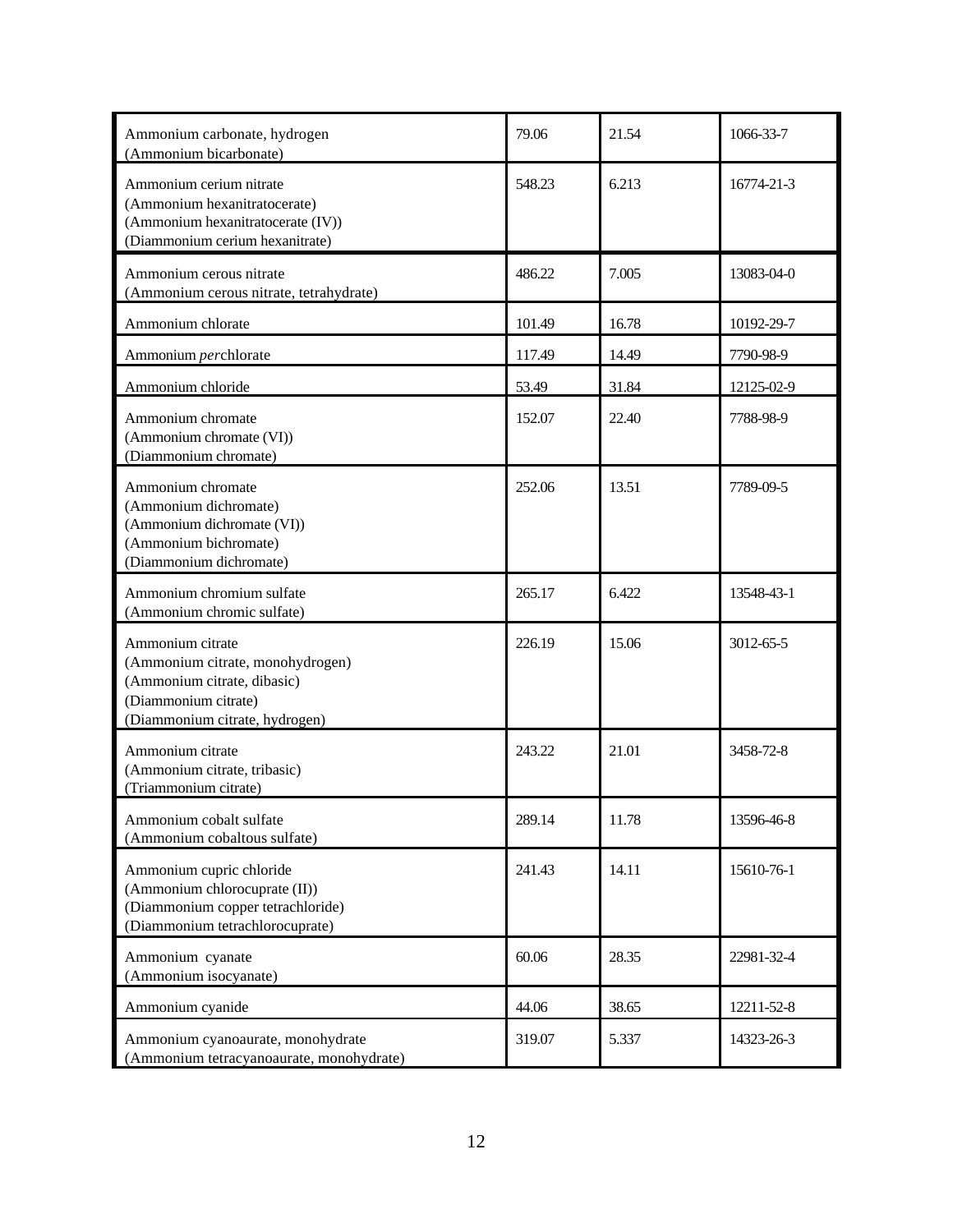| Ammonium cyanoaurate<br>(Ammonium dicyanoaurate)                                                                                                                           | 267.04 | 6.377 | 31096-40-9 |
|----------------------------------------------------------------------------------------------------------------------------------------------------------------------------|--------|-------|------------|
| Ammonium ferricyanide<br>(Ammonium hexacyanoferrate (III))<br>(Triammonium hexacyanoferrate)                                                                               | 266.07 | 19.20 | 14221-48-8 |
| Ammonium ferrocyanide<br>(Ammonium hexacyanoferrate (II))<br>(Tetraammonium ferrocyanide)<br>(Tetraammonium hexacyanoferrate)                                              | 284.11 | 23.98 | 14481-29-9 |
| Ammonium fluoride                                                                                                                                                          | 37.04  | 45.98 | 12125-01-8 |
| Ammonium fluoride<br>(Ammonium difluoride)<br>(Ammonium bifluoride)<br>(Ammonium fluoride, hydrogen)<br>(Ammonium difluoride, hydrogen)<br>(Ammonium bifluoride, hydrogen) | 57.04  | 29.86 | 1341-49-7  |
| Ammonium fluoroborate<br>(Ammonium tetrafluoroborate)                                                                                                                      | 104.84 | 16.24 | 13826-83-0 |
| Ammonium fluorogermanate (IV)<br>(Ammonium hexafluorogermanate (IV))<br>(Diammonium hexafluorogermanate)                                                                   | 222.66 | 15.30 | 16962-47-3 |
| Ammonium fluorophosphate<br>(Ammonium hexafluorophosphate)                                                                                                                 | 163.00 | 10.45 | 16941-11-0 |
| Ammonium fluorosulfate<br>(Ammonium fluorosulfonate)                                                                                                                       | 117.10 | 14.54 | 13446-08-7 |
| Ammonium formate                                                                                                                                                           | 63.06  | 27.01 | 540-69-2   |
| Ammonium gallium sulfate                                                                                                                                                   | 282.90 | 6.020 | 15335-98-5 |
| Ammonium hydroxide                                                                                                                                                         | 35.05  | 48.59 | 1336-21-6  |
| Ammonium iodide                                                                                                                                                            | 144.94 | 11.75 | 12027-06-4 |
| Ammonium iridium chloride<br>(Ammonium chloroiridate (III))<br>(Ammonium hexachloroiridate)<br>(Triammonium hexachloroiridate)                                             | 459.05 | 11.13 | 15752-05-3 |
| Ammonium iron sulfate<br>(Ammonium ferric sulfate)<br>(Ammonium iron disulfate)                                                                                            | 269.02 | 6.330 | 10138-04-2 |
| Ammonium iron sulfate<br>(Ammonium ferrous sulfate)<br>(Diammonium iron disulfate)<br>(Diammonium ferrous disulfate)                                                       | 286.05 | 11.91 | 10045-89-3 |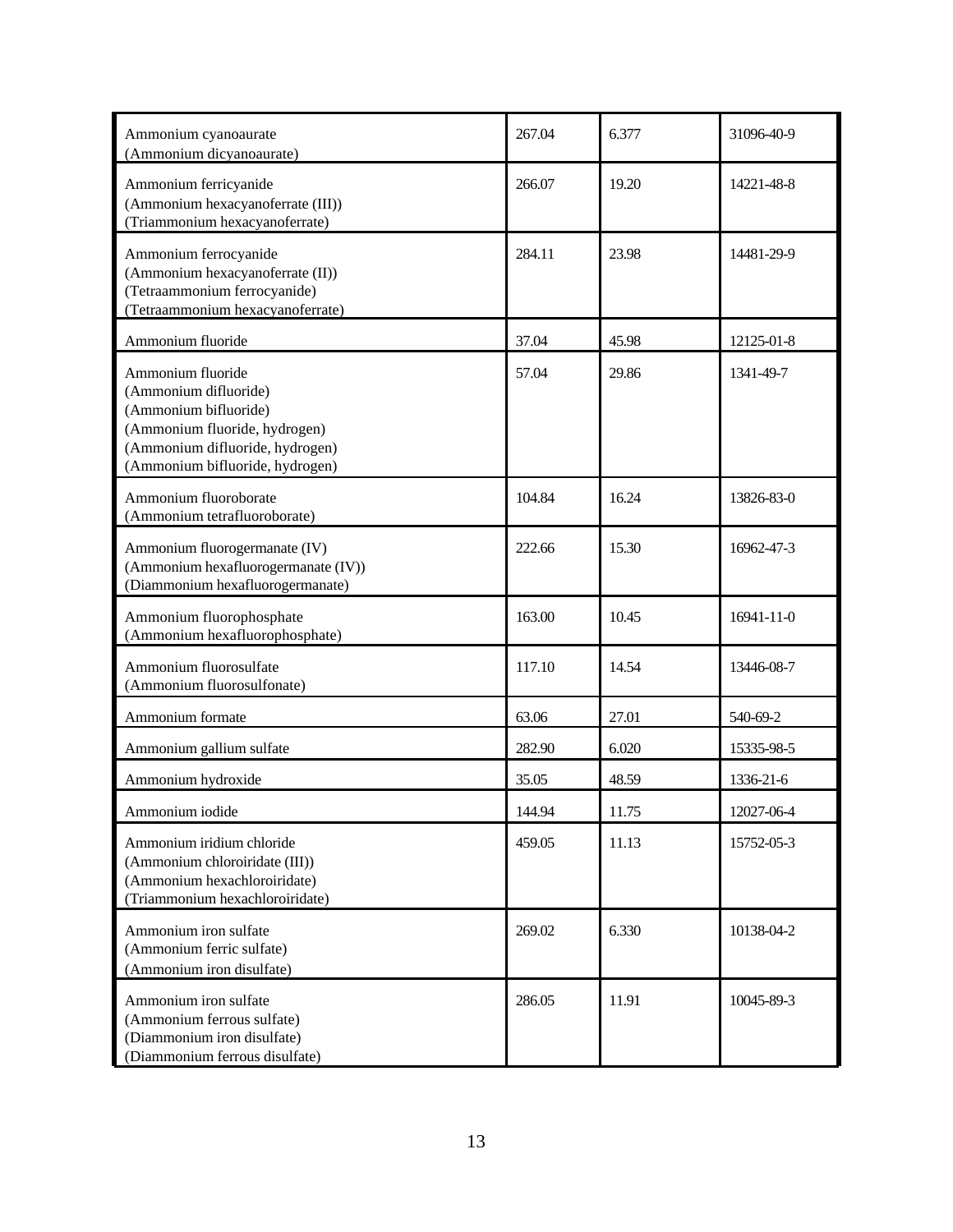| Ammonium lactate<br>(Ammonium 2-hydroxypropionate)                                                                                                                                             | 107.11 | 15.90 | 515-98-0   |
|------------------------------------------------------------------------------------------------------------------------------------------------------------------------------------------------|--------|-------|------------|
| Ammonium laurate<br>(Ammonium dodecanoate)                                                                                                                                                     | 217.35 | 7.835 | 2437-23-2  |
| Ammonium magnesium sulfate                                                                                                                                                                     | 252.50 | 13.49 | 14727-95-8 |
| Ammonium malate                                                                                                                                                                                | 168.15 | 20.26 | 6283-27-8  |
| Ammonium malate, hydrogen<br>(Ammonium bimalate)                                                                                                                                               | 151.12 | 11.27 | 5972-71-4  |
| Ammonium molybdate<br>(Diammonium molybdate)                                                                                                                                                   | 196.01 | 17.38 | 13106-76-8 |
| Ammonium molybdate<br>(Ammonium heptamolybdate)<br>(Ammonium molybdate, hydrate)<br>(Ammonium molybdate, tetrahydrate)<br>(Ammonium paramolybdate, tetrahydrate)                               | 1163.8 | 8.780 | 12054-85-2 |
| Ammonium nickel chloride, hexahydrate                                                                                                                                                          | 183.09 | 9.301 | 16122-03-5 |
| Ammonium nickel sulfate<br>(Ammonium nickel sulfate, hexahydrate)<br>(Ammonium nickel disulfate, hexahydrate)<br>(Diammonium nickel disulfate, hexahydrate)                                    | 286.88 | 11.87 | 7785-20-8  |
| Ammonium nitrate                                                                                                                                                                               | 80.04  | 21.28 | 6484-52-2  |
| Ammonium nitrate sulfate                                                                                                                                                                       | 212.18 | 24.08 | 12436-94-1 |
| Ammonium nitrite                                                                                                                                                                               | 64.04  | 26.59 | 13446-48-5 |
| Ammonium oleate                                                                                                                                                                                | 299.50 | 5.686 | 544-60-5   |
| Ammonium oxalate                                                                                                                                                                               | 124.10 | 27.45 | 1113-38-8  |
| Ammonium palladium chloride<br>(Ammonium chloropalladate (II))<br>(Ammonium tetrachloropalladate (II))<br>(Diammonium tetrachloropalladate)                                                    | 284.31 | 11.98 | 13820-40-1 |
| Ammonium phosphate<br>(Ammonium orthophosphate)                                                                                                                                                | 149.09 | 34.27 | 10124-31-9 |
| Ammonium phosphate<br>(Ammonium biphosphate)<br>(Ammonium phosphate, hydrogen)<br>(Ammonium phosphate, dihydrogen)<br>(Ammonium orthophosphate, dihydrogen)<br>(Ammonium phosphate, monobasic) | 115.03 | 14.80 | 7722-76-1  |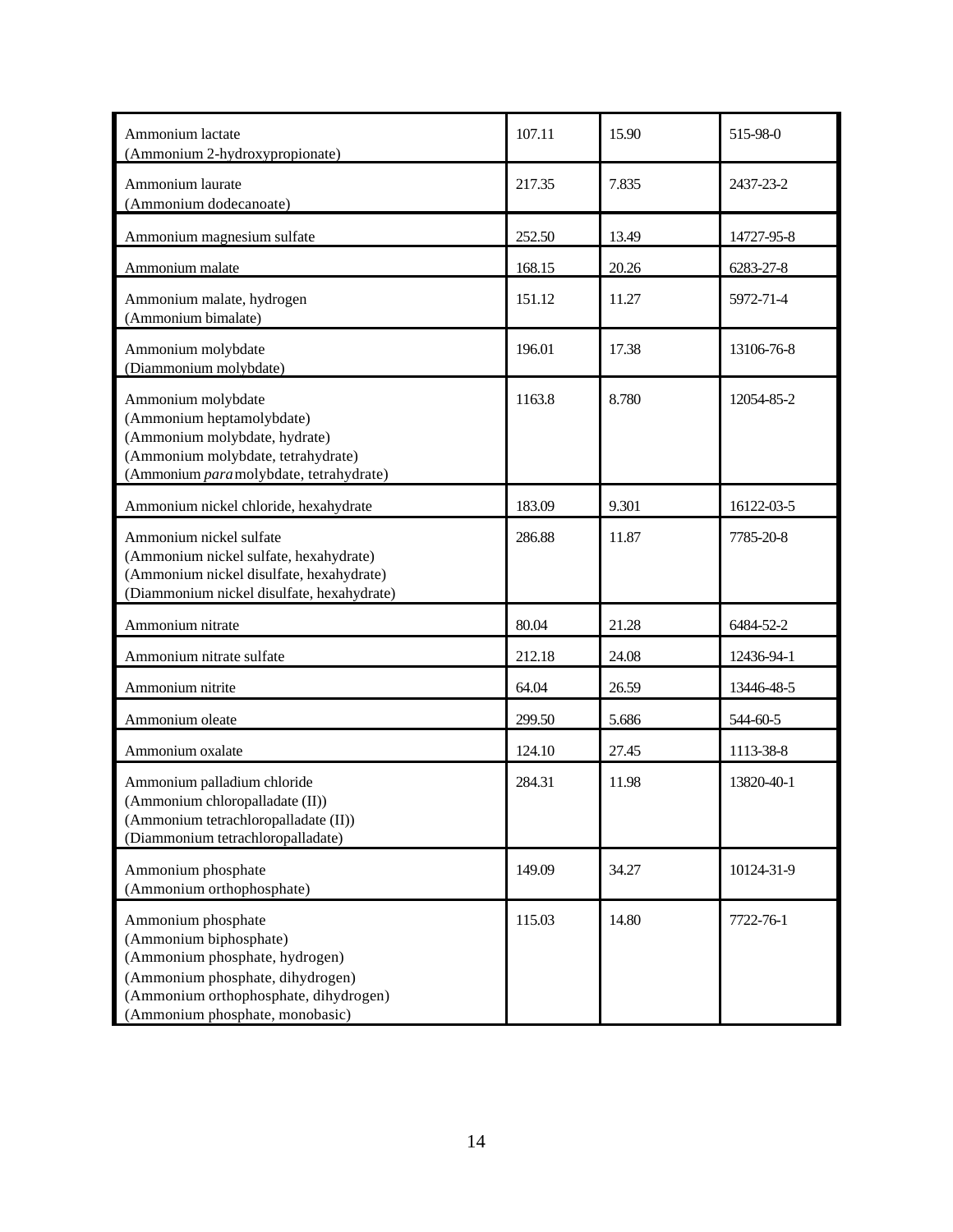| Ammonium phosphate<br>(Ammonium phosphate, hydrogen)<br>(Ammonium orthophosphate, monohydrogen)<br>(Ammonium phosphate, dibasic)<br>(Ammonium orthophosphate, dibasic)<br>(Diammonium phosphate)<br>(Diammonium orthophosphate)<br>(Diammonium phosphate, hydrogen)<br>(Diammonium phosphate, monohydrogen)<br>(Diammonium orthophosphate, hydrogen) | 132.06 | 25.79 | 7783-28-0  |
|------------------------------------------------------------------------------------------------------------------------------------------------------------------------------------------------------------------------------------------------------------------------------------------------------------------------------------------------------|--------|-------|------------|
| Ammonium phosphinate<br>(Ammonium hypophosphite)                                                                                                                                                                                                                                                                                                     | 83.03  | 20.51 | 7803-65-8  |
| Ammonium phosphite<br>(Ammonium biphosphite)<br>(Ammonium phosphite, dihydrogen)                                                                                                                                                                                                                                                                     | 99.03  | 17.20 | 13446-12-3 |
| Ammonium picramate                                                                                                                                                                                                                                                                                                                                   | 216.15 | 7.879 | 1134-85-6  |
| Ammonium propionate                                                                                                                                                                                                                                                                                                                                  | 91.11  | 18.69 | 17496-08-1 |
| Ammonium rhodium chloride<br>(Ammonium chlororhodate (III))<br>(Ammonium hexachlororhodate (III))<br>(Triammonium rhodium hexachloride)<br>(Triammonium hexachlororhodate)                                                                                                                                                                           | 369.74 | 13.82 | 15336-18-2 |
| Ammonium salicylate<br>(Ammonium 2-hydroxybenzoate)                                                                                                                                                                                                                                                                                                  | 155.15 | 10.98 | 528-94-9   |
| Ammonium selenide                                                                                                                                                                                                                                                                                                                                    | 115.04 | 29.61 | 66455-76-3 |
| Ammonium silicon fluoride<br>(Ammonium fluorosilicate)<br>(Ammonium hexafluorosilicate)<br>(Diammonium silicon hexafluoride)<br>(Diammonium fluorosilicate)<br>(Diammonium hexafluorosilicate)                                                                                                                                                       | 178.15 | 19.12 | 16919-19-0 |
| Ammonium stearate<br>(Ammonium octadecanoate)                                                                                                                                                                                                                                                                                                        | 301.51 | 5.648 | 1002-89-7  |
| Ammonium succinate<br>(Diammonium succinate)                                                                                                                                                                                                                                                                                                         | 152.15 | 22.39 | 2226-88-2  |
| Ammonium sulfamate<br>(Ammonium amidosulfate)<br>(Ammonium amidosulfonate)                                                                                                                                                                                                                                                                           | 114.12 | 14.92 | 7773-06-0  |
| Ammonium sulfate<br>(Diammonium sulfate)                                                                                                                                                                                                                                                                                                             | 132.13 | 25.78 | 7783-20-2  |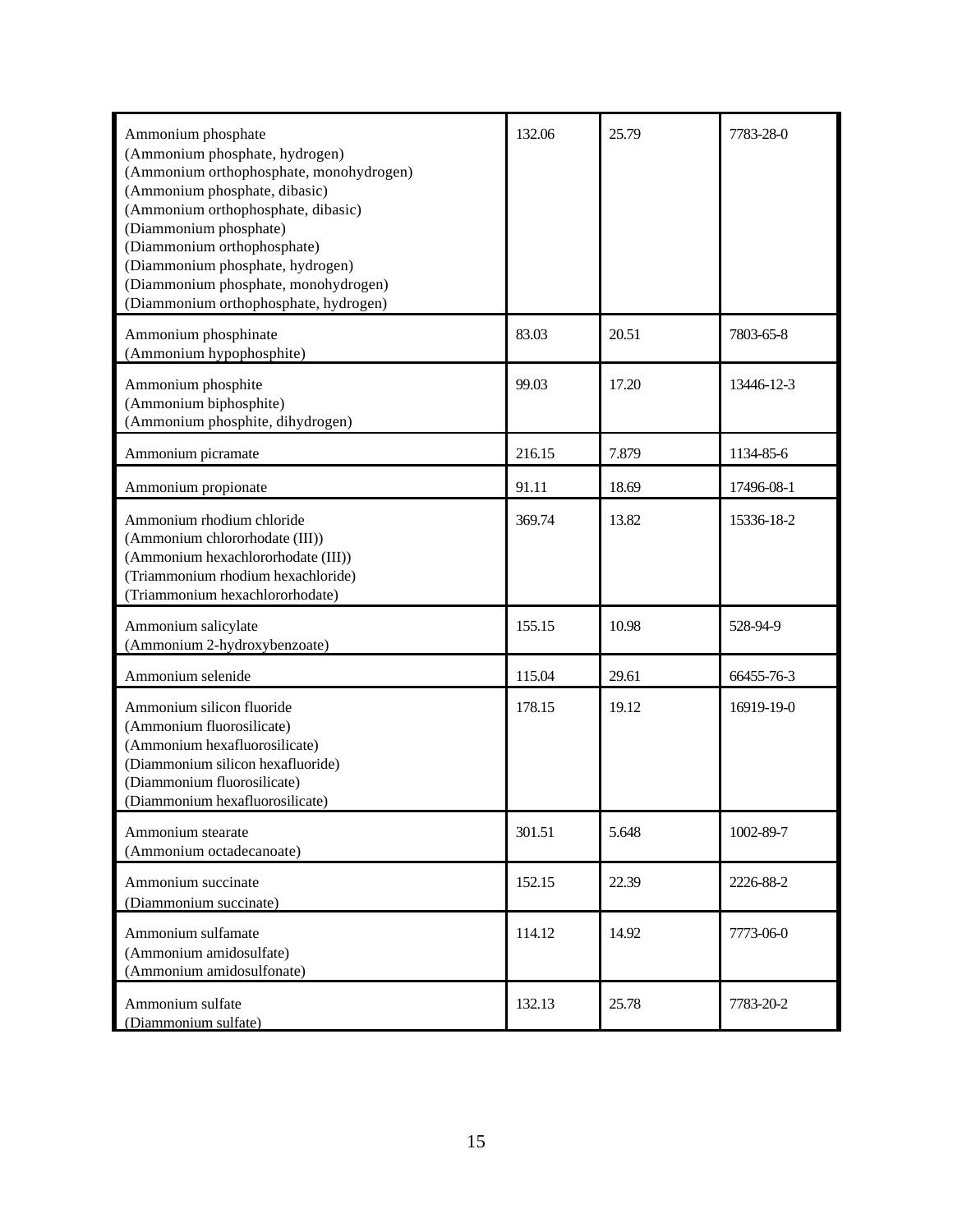| Ammonium sulfate<br>(Ammonium bisulfate)<br>(Ammonium sulfate, hydrogen)<br>(Ammonium sulfate, monohydrogen)                             | 115.10 | 14.80 | 7803-63-6  |
|------------------------------------------------------------------------------------------------------------------------------------------|--------|-------|------------|
| Ammonium persulfate<br>(Ammonium peroxysulfate)<br>(Ammonium peroxydisulfate)<br>(Diammonium persulfate)<br>(Diammonium peroxydisulfate) | 228.19 | 14.93 | 7727-54-0  |
| Ammonium sulfide<br>(Ammonium bisulfide)<br>(Ammonium sulfide, hydrogen)                                                                 | 51.11  | 33.32 | 12124-99-1 |
| Ammonium sulfide<br>(Ammonium monosulfide)<br>(Diammonium sulfide)                                                                       | 68.14  | 49.99 | 12135-76-1 |
| Ammonium sulfide<br>(Diammonium pentasulfide)                                                                                            | 196.39 | 17.34 | 12135-77-2 |
| Ammonium sulfite, monohydrate<br>(Diammonium sulfite, monohydrate)                                                                       | 116.13 | 29.33 | 7783-11-1  |
| Ammonium sulfite<br>(Ammonium bisulfite)<br>(Ammonium sulfite, hydrogen)                                                                 | 99.10  | 17.18 | 10192-30-0 |
| Ammonium tetrachloroaurate (III), hydrate                                                                                                | 356.82 | 4.772 | 13874-04-9 |
| Ammonium thiocarbamate                                                                                                                   | 94.13  | 18.09 | 16687-42-6 |
| Ammonium thiocarbonate<br>(Diammonium trithiocarbonate)                                                                                  | 144.27 | 23.61 | 13453-08-2 |
| Ammonium thiocyanate<br>(Ammonium isothiocyanate)<br>(Ammonium sulfocyanate)<br>(Ammonium rhodanate)<br>(Rhodanid)                       | 76.12  | 22.37 | 1762-95-4  |
| Ammonium dithionate                                                                                                                      | 196.19 | 17.36 | 60816-52-6 |
| Ammonium thiosulfate<br>(Ammonium hyposulfite)<br>(Diammonium thiosulfate)                                                               | 148.20 | 22.98 | 7783-18-8  |
| Ammonium tin bromide<br>(Ammonium bromostannate (IV))<br>(Ammonium hexabromostannate (IV))<br>(Diammonium hexabromostannate)             | 634.19 | 5.371 | 16925-34-1 |